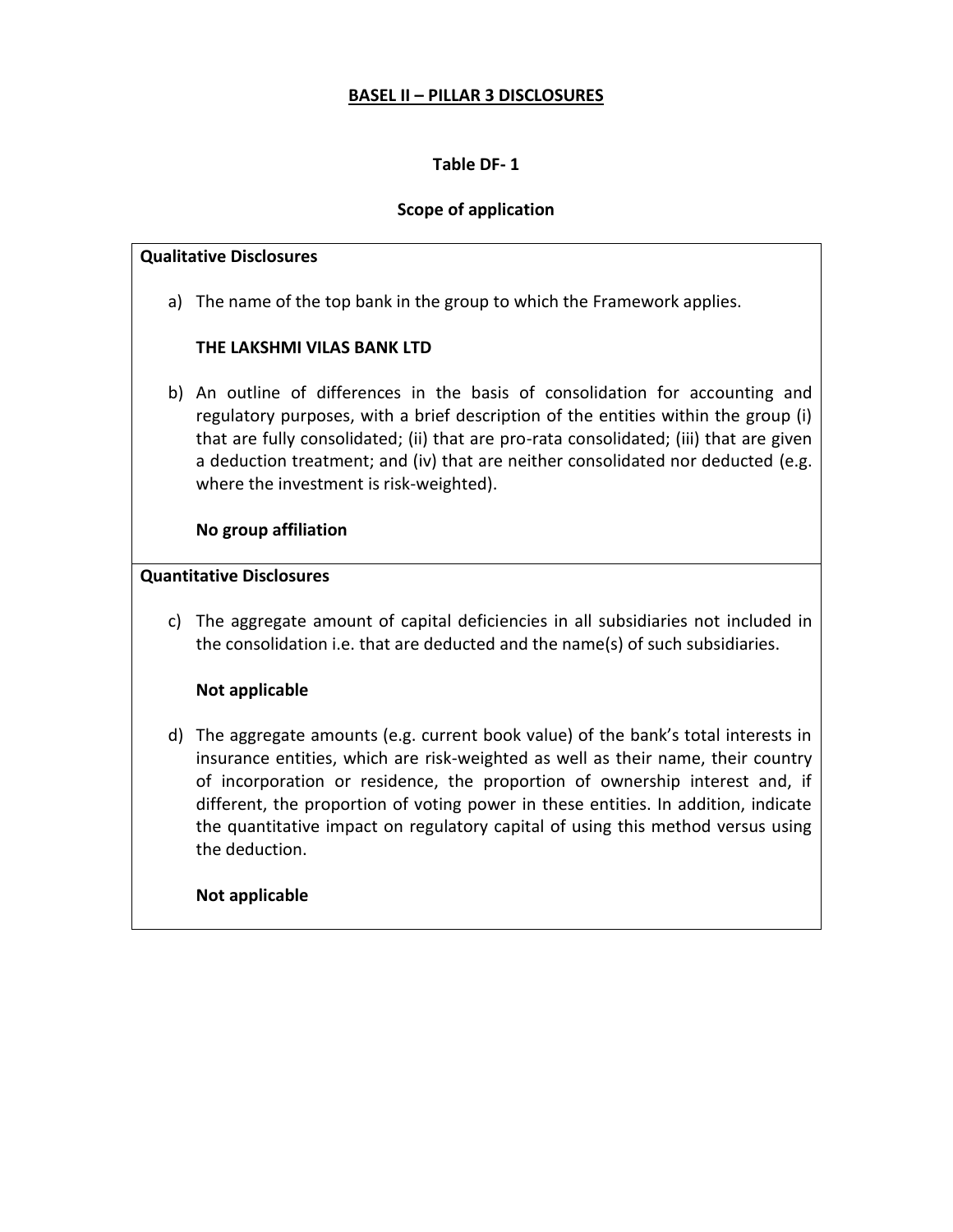#### **Capital Structure**

### **Qualitative Disclosures**

(a)

- Tier 1 capital includes Equity share capital, Reserves comprising of statutory reserves, capital and other revenue reserves, share premium and Balance in profit and loss account and excludes Deferred Tax Asset (DTA).
- Tier 2 Capital consists of the general provisions, Tier II bonds subordinated Debt (Discounted value) as on 31.03.2011.

#### **Quantitative Disclosures**

b) The amount of Tier I capital as on 31.03.2011 :

Rs.in.cr

| Paid-up share capital                       | 97.53   |
|---------------------------------------------|---------|
| Innovative instruments                      |         |
| Amounts deducted from Tier I capital        | $-8.26$ |
| (DTA), fixed assets, including goodwill and |         |
| investments.                                |         |
| Reserves                                    | 707.18  |
| <b>Total Tier I Capital</b>                 | 796.45  |

#### c) The total amount of Tier II capital (net of deductions from Tier II capital)

|                                                                              | Rs.in.cr |
|------------------------------------------------------------------------------|----------|
| General Provisions (including floating provisions)                           | 32.18    |
| Tier II Bonds (Eligible for Tier II capital at different rates and different | 110.00   |
| maturities)                                                                  |          |
| <b>Revaluation reserves</b>                                                  | 36.33    |
| <b>Total Tier II Capital</b>                                                 | 178.51   |

d) Debt capital instruments eligible for inclusion in Upper Tier II capital

| Total amount outstanding                       | - NIL |
|------------------------------------------------|-------|
| Of which amount raised during the current year | MIL   |

- Of which amount raised during the current year **- NIL**
- Amount eligible to be reckoned as capital funds **- NIL**
- e) Subordinated debt eligible for inclusion in Lower Tier II capital
	- Total amount outstanding example 20 and 20 and 20 and 20 and 20 and 20 and 20 and 20 and 20 and 20 and 20 and 20 and 20 and 20 and 20 and 20 and 20 and 20 and 20 and 20 and 20 and 20 and 20 and 20 and 20 and 20 and 20 an
		- Of which amount raised during the current year Rs.0.00 Crs
		- Amount eligible to be reckoned as capital funds Rs.110.00 Crs
- f) Other deductions from capital, if any (DTA and fixed assets software) Rs.8.26Crs
- g) Total eligible capital (Tier I & Tier II) : **Rs.974.96 Crs**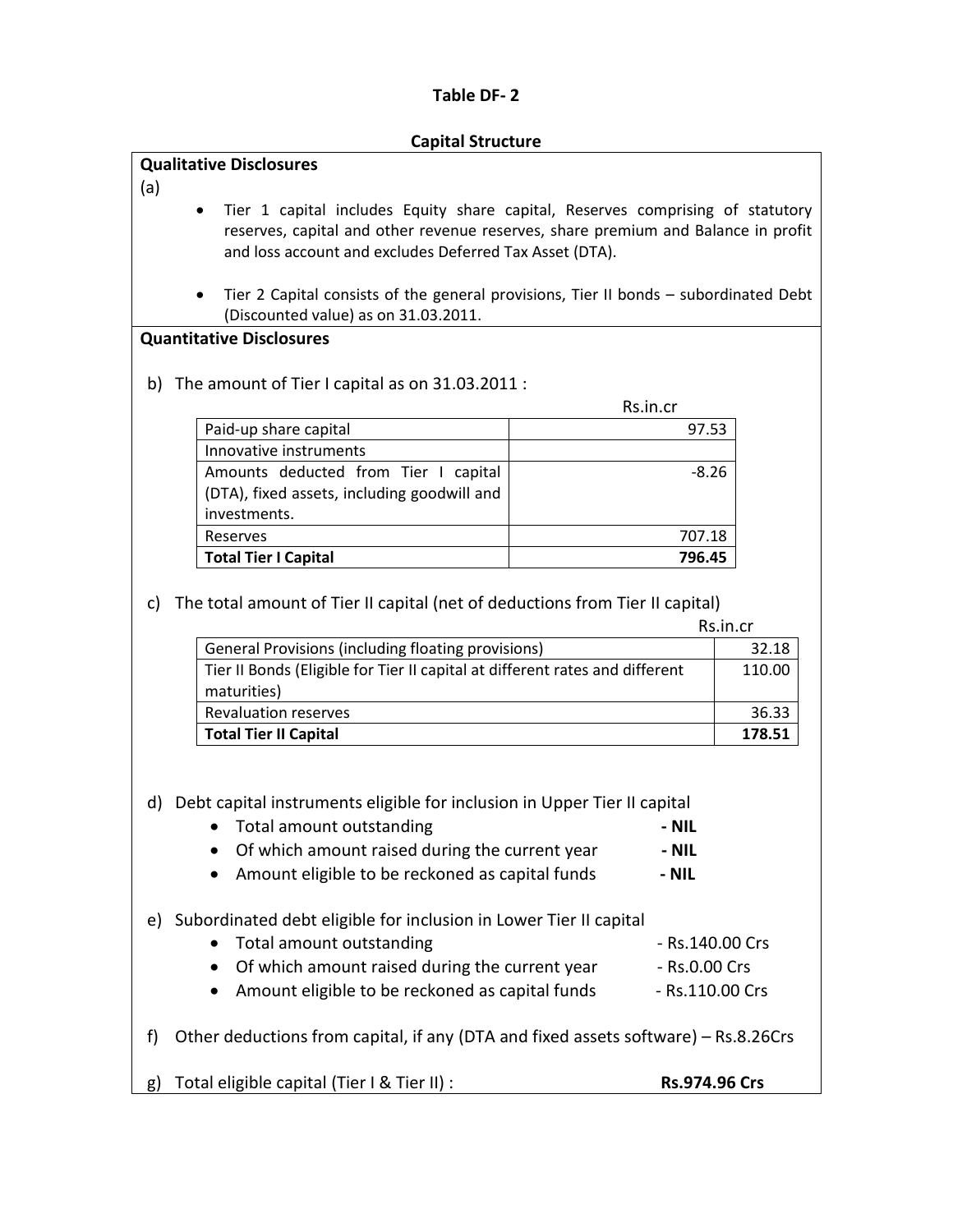# **Capital Adequacy**

|           | <b>Qualitative Disclosures</b>                                                |                |  |  |  |  |
|-----------|-------------------------------------------------------------------------------|----------------|--|--|--|--|
|           |                                                                               |                |  |  |  |  |
|           | • Bank maintained Capital to Risk Weighted Assets Ratio (CRAR) at 13.19%      |                |  |  |  |  |
|           | • Tier 1 CRAR of 10.78% is above the minimum requirement of 6% as per RBI     |                |  |  |  |  |
|           | guidelines.                                                                   |                |  |  |  |  |
|           | Bank's CRAR as per Basel II (13.19%) is higher than Basel I (12.09%).         |                |  |  |  |  |
|           | . Total CRAR above the minimum requirement of 9 % including Pillar 2          |                |  |  |  |  |
|           | requirements                                                                  |                |  |  |  |  |
| $\bullet$ | Bank maintained capital in terms of Revised Framework above the prudential    |                |  |  |  |  |
|           | floor viz. higher of                                                          |                |  |  |  |  |
|           | Minimum capital required as per the Revised Framework;<br>➤                   |                |  |  |  |  |
|           | 80 % of the minimum capital required to be maintained as per the Basel I<br>≻ |                |  |  |  |  |
|           | framework                                                                     |                |  |  |  |  |
|           | • Tier II capital is within the stipulation of 50% of Tier I capital          |                |  |  |  |  |
|           | <b>Quantitative Disclosures</b>                                               |                |  |  |  |  |
|           |                                                                               |                |  |  |  |  |
|           | a) Capital requirements for credit risk:                                      |                |  |  |  |  |
|           | • Portfolio subject to standardized approach                                  | Rs.587.43 Cr   |  |  |  |  |
|           | • Securitisation exposures                                                    | <b>NIL</b>     |  |  |  |  |
|           | b) Capital requirements for market risk:                                      |                |  |  |  |  |
|           | Standardised duration approach:                                               |                |  |  |  |  |
|           | - Interest rate risk                                                          | Rs.28.46 Cr    |  |  |  |  |
|           | - Foreign exchange risk (including gold)                                      | Rs. 1.70 Cr    |  |  |  |  |
|           | - Equity risk                                                                 | Rs. 8.28 Cr    |  |  |  |  |
|           | c) Capital requirements for operational risk:                                 |                |  |  |  |  |
|           | Basic indicator approach                                                      | Rs.39.05 Cr    |  |  |  |  |
|           | d) Total and Tier 1 Capital ratio:                                            | Not applicable |  |  |  |  |
|           | For the top consolidated group; and<br>$\bullet$                              |                |  |  |  |  |
|           | For significant bank subsidiaries (stand alone or sub-consolidated depending  |                |  |  |  |  |
|           | on how the framework is applied).                                             |                |  |  |  |  |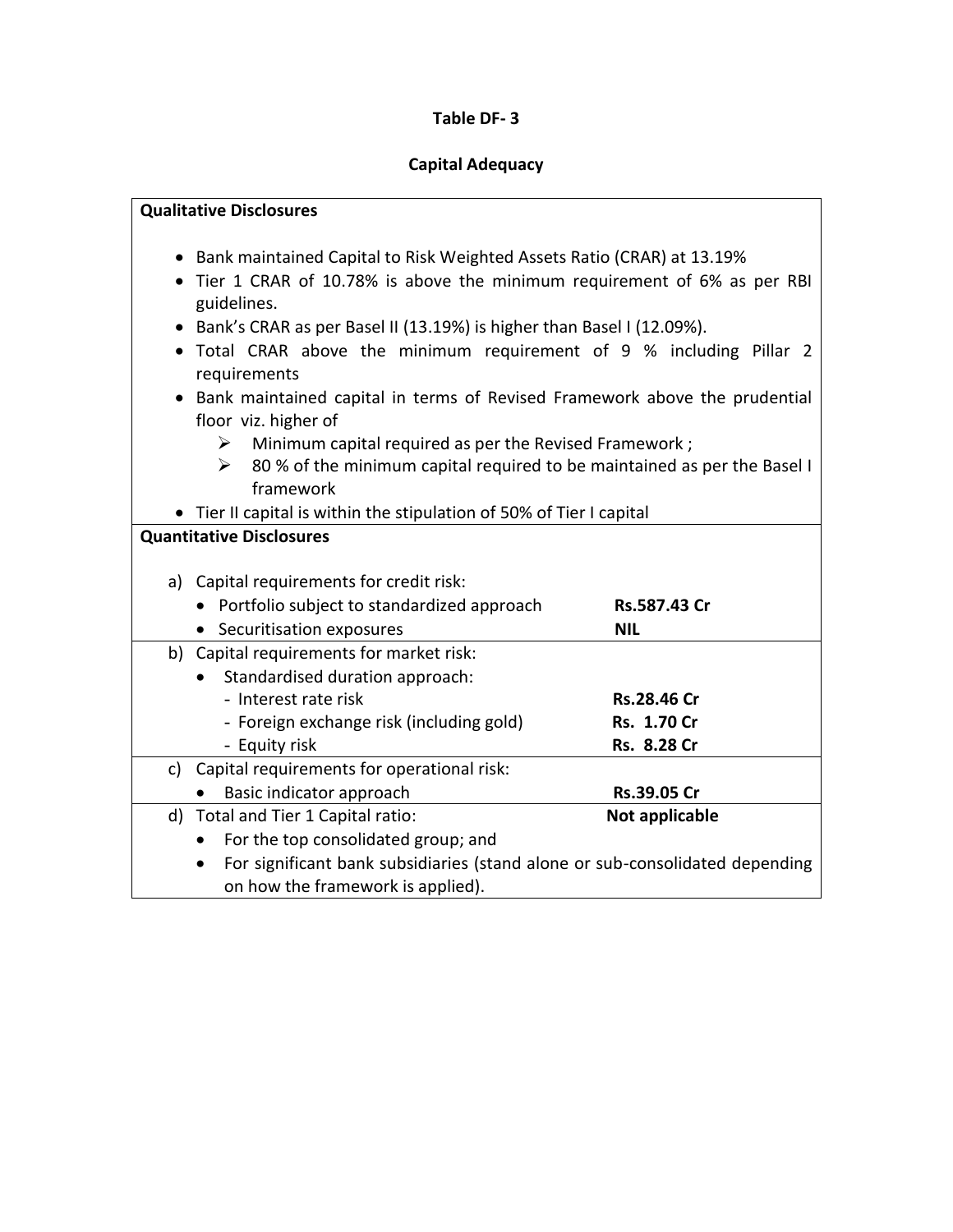### **Credit Risk – General Disclosures**

### **Qualitative Disclosures**

- The Bank had put in place Credit Risk Management Policy and Lending Policy where all the credit aspects have been included. The policies stipulate borrower/credit standards, standards for loan collateral/guarantor acceptance, portfolio management, risk based pricing of loans & advances, loan review mechanism, credit audit, risk concentrations, risk monitoring and evaluation, provisioning and regulatory / legal compliance.
- Bank has adopted the Income Recognition and Asset Classification norms of the regulator.
- The Bank identifies the risks to which it is exposed and applies rating models to measure, monitor and control these risks. Bank considers rating of a borrowal account as an important tool to measure the credit risk associated with any borrower and accordingly a two dimensional credit rating system was adopted.
- While the Board / Integrated Risk Management Committee of the Board devises the policy, fixes various credit risk exposures and approves strategies, the Integrated Risk Management Committee of Executives implements them through the Integrated Risk Management Department
- The Bank studies the concentration risk by (a) fixing exposure limits for single and group borrowers (b) rating grade limits and (c) industry wise exposure limits
- Credit risks and compliance to risk limits were monitored on bank wide basis.
- Bank has Board approved policy framework on Stress Testing to measure vulnerability of profit and capital under stress conditions.

### **Quantitative Disclosures**

a) Total gross credit risk exposures, Fund based and Non-fund based separately.

| <b>Credit Risk Exposures</b>      | Rs.in.cr |
|-----------------------------------|----------|
| Fund Based *                      | 12183.34 |
| Non Based                         | 1567.98  |
| <b>Total Fund &amp; Non Based</b> | 13751.32 |

\* It includes loans/advances, fixed assets, other assets, cash, balance balances, balance with RBI and investments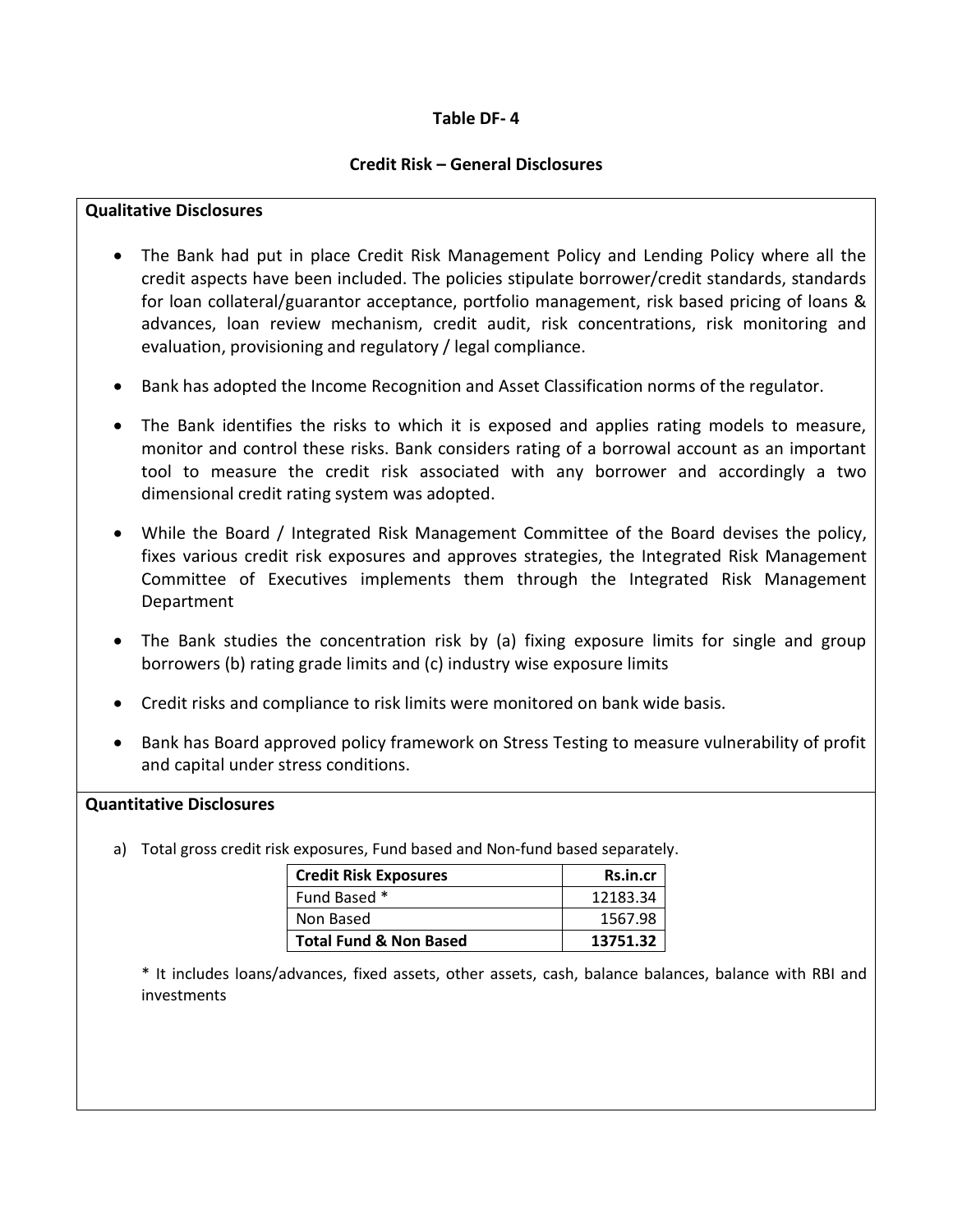b) Geographic distribution of exposures, Fund based and Non-fund based separately.<br>• Overseas **DIL** 

- **Overseas NILLE**
- 

Domestic

Rs.in.Cr

|                       | <b>FUND</b><br><b>BASED</b> | <b>NON FUND BASED</b> |
|-----------------------|-----------------------------|-----------------------|
| <b>TOTAL ADVANCES</b> | 8187.67                     | 1567.98               |

| <b>STATE</b>       | <b>FUND BASED</b> | <b>NON FUND</b><br><b>BASED</b> |  |
|--------------------|-------------------|---------------------------------|--|
| TAMILNADU          | 3971.48           | 394.15                          |  |
| MAHARASHTRA        | 1434.82           | 720.11                          |  |
| ANDHRA PRADESH     | 968.85            | 269.20                          |  |
| KARNATAKA          | 1148.07           | 38.56                           |  |
| KERALA             | 88.54             | 0.95                            |  |
| Other State:       |                   |                                 |  |
| CHATTISGARH        | 0.65              | 0.17                            |  |
| DELHI              | 1.61              | 0.16                            |  |
| <b>GUJARAT</b>     | 180.47            | 6.29                            |  |
| HARYANA            | 8.18              | 2.19                            |  |
| JHARKHAND          | 0.74              | 0.02                            |  |
| MADHYA PRADESH     | 10.88             | 2.11                            |  |
| <b>NEW DELHI</b>   | 231.90            | 128.00                          |  |
| <b>ORISSA</b>      | 5.03              | 0.01                            |  |
| PONDICHERRY        | 47.92             | 1.70                            |  |
| RAJASTHAN          | 28.68             | 0.00                            |  |
| UTTARA PRADESH     | 3.51              | 0.13                            |  |
| <b>WEST BENGAL</b> | 56.32             | 4.24                            |  |
| <b>Grand Total</b> | 8187.67           | 1567.98                         |  |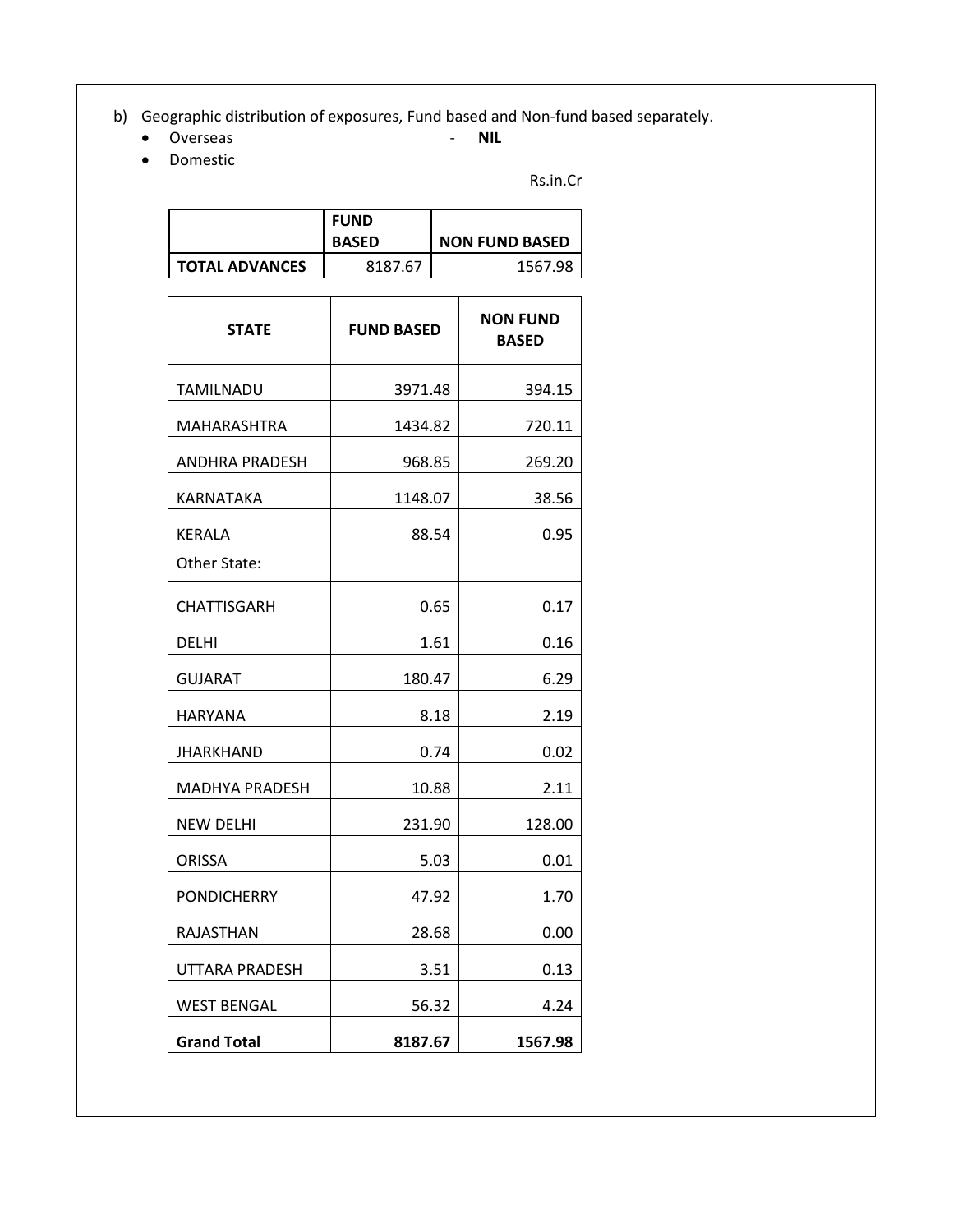c) Industry type distribution of Fund & Non Fund based exposures

| Rs. In. Cr |  |  |
|------------|--|--|
|            |  |  |

|                                        |        | % to gross |
|----------------------------------------|--------|------------|
| <b>Industry</b>                        | Amount | credit     |
| <b>Spinning Mills</b>                  | 593.79 | 6.09       |
| Iron & Steel (Manufacturing & Trading) | 956.68 | 9.81       |
| Engineering (Manufacturing)            | 277.74 | 2.85       |
| Electricity                            | 151.78 | 1.56       |
| Sugar                                  | 116.71 | 1.20       |
| <b>Food Processing</b>                 | 258.57 | 2.65       |
| Paper & Paper Products                 | 101.57 | 1.04       |
| Cement                                 | 69.52  | 0.71       |
| Infrastructure                         | 588.75 | 6.03       |
| NBFC                                   | 313.64 | 3.21       |
| Drugs & Pharmaceuticals                |        |            |
| (Manufacturing)                        | 339.37 | 3.48       |
| Wind Mill (Captive & Non Captive)      | 31.77  | 0.33       |

Industries having exposure more than 5% of gross credit of the bank

Rs.in.Cr

| Industry                               | <b>Amount</b> | % to gross<br>credit |
|----------------------------------------|---------------|----------------------|
| <b>Spinning Mills</b>                  | 593.79        | 6.09                 |
| Iron & Steel (Manufacturing & Trading) | 956.68        | 9.81                 |
| Infrastructure                         | 588.75        | 603                  |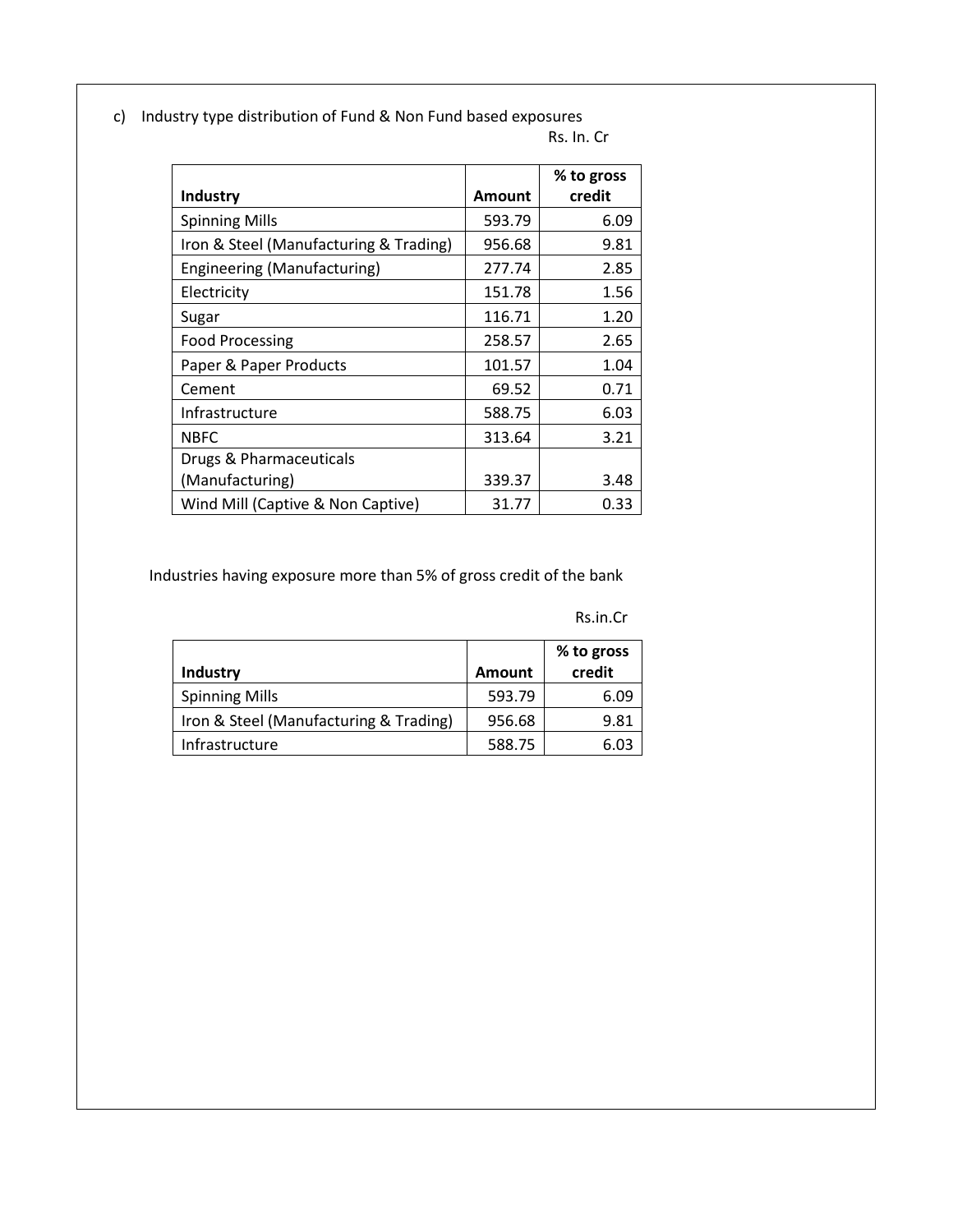#### d) Residual contractual maturity breakdown of assets

|                         |        |                            |                                                     |                    |                                        |                 |                               | Rs.in.cr               |
|-------------------------|--------|----------------------------|-----------------------------------------------------|--------------------|----------------------------------------|-----------------|-------------------------------|------------------------|
|                         | Cash   | <b>Balance</b><br>With RBI | <b>Balance</b><br><b>With Other</b><br><b>Banks</b> | <b>Investments</b> | <b>Call Money</b><br><b>Placements</b> | <b>Advances</b> | <b>Fixed</b><br><b>Assets</b> | Other<br><b>Assets</b> |
| <b>Overdue to Day 1</b> | 143.55 | 188.11                     | 17.71                                               | 73.16              | 0.00                                   | 79.83           | 0.00                          | 33.33                  |
| 2-7 Days                | 0.00   | 10.34                      | 0.00                                                | 150.37             | 45.00                                  | 141.50          | 0.00                          | 1.73                   |
| 8-14 Days               | 0.00   | 6.32                       | 0.00                                                | 75.22              | 0.00                                   | 119.43          | 0.00                          | 2.01                   |
| <b>15-28 Days</b>       | 0.00   | 11.39                      | 0.00                                                | 148.17             | 0.00                                   | 185.53          | 0.00                          | 4.01                   |
| 29 Days to 3            |        |                            |                                                     |                    |                                        |                 |                               |                        |
| <b>Months</b>           | 0.00   | 44.79                      | 0.16                                                | 200.84             | 0.00                                   | 727.73          | 0.00                          | 17.79                  |
| 3-6 Months              | 0.00   | 66.88                      | 0.00                                                | 306.49             | 0.00                                   | 795.73          | 0.00                          | 25.83                  |
| 6 Months-1 Year         | 0.00   | 138.70                     | 0.00                                                | 625.65             | 0.00                                   | 906.18          | 0.00                          | 0.00                   |
| 1-3 Years               | 0.00   | 197.27                     | 3.13                                                | 936.58             | 0.00                                   | 3910.21         | 0.00                          | 401.50                 |
| 3-5 Years               | 0.00   | 28.56                      | 0.05                                                | 209.87             | 0.00                                   | 452.95          | 0.00                          | 0.00                   |
| <b>Over 5 Years</b>     | 0.00   | 107.69                     | 0.00                                                | 804.50             | 0.00                                   | 775.33          | 178.83                        | 5.05                   |
| <b>Total</b>            | 143.55 | 800.06                     | 21.05                                               | 3530.88            | 45.00                                  | 8094.42         | 178.83                        | 491.25                 |

## e) Amount of NPAs (Gross)

|             | Rs.in.cr |
|-------------|----------|
| Substandard | 82.02    |
| Doubtful 1  | 43.82    |
| Doubtful 2  | 16.99    |
| Doubtful 3  | 10.42    |
| Loss        | 4.54     |
| Total       | 157.79   |

- f) Net NPAs **Rs.72.88 cr**
	-

- g) NPA Ratios
	- Gross NPAs to gross advances **1.93%**
	- Net NPAs to net advances **0.90%**

#### h) Movement of NPAs (Gross)

|                 | Rs.in.cr |
|-----------------|----------|
| Opening balance | 325.18   |
| Additions       | 137.53   |
| Reductions      | 304.92   |
| Closing balance | 157.79   |

# i) Movement of provisions for NPAs

|                                   | Rs.in.cr |
|-----------------------------------|----------|
| Opening balance                   | 60.72    |
| Provisions made during the period | 33.39    |
| Write-off                         | 0.09     |
| Write-back of excess provisions   | 59.74    |
| Closing balance                   | 34.28    |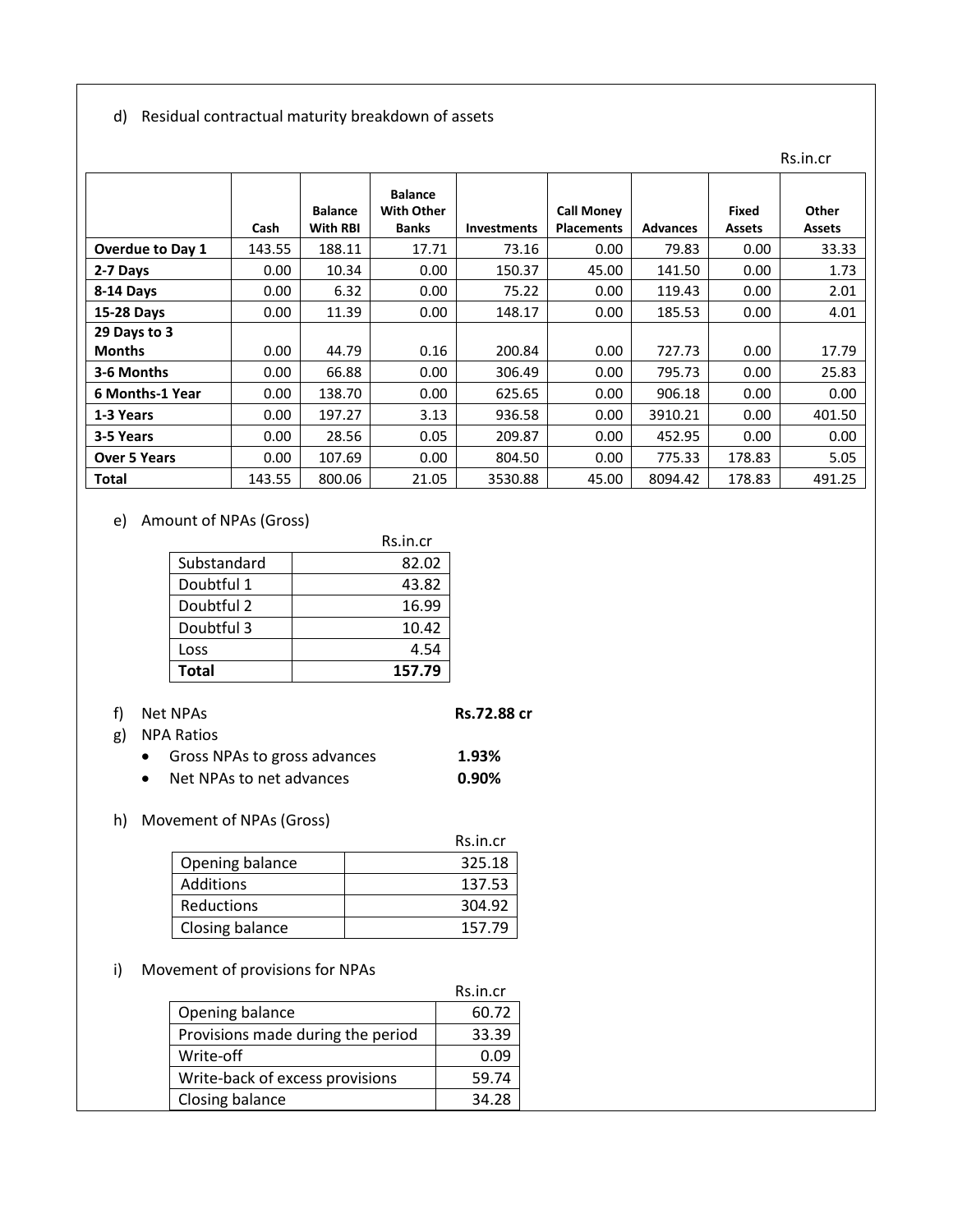- j) Amount of Non-performing investments Rs.7.82 Crs
- k) Amount of provisions held for non-performing investments Rs.6.77 Crs

# l) Movement of provisions for depreciation on investments

Rs.in.cr

| Opening balance                   | 26.59 |
|-----------------------------------|-------|
| Provisions made during the period | 10.69 |
| Write-off/Write -back of excess   | 12.08 |
| provisions                        |       |
| Closing balance                   | 25.20 |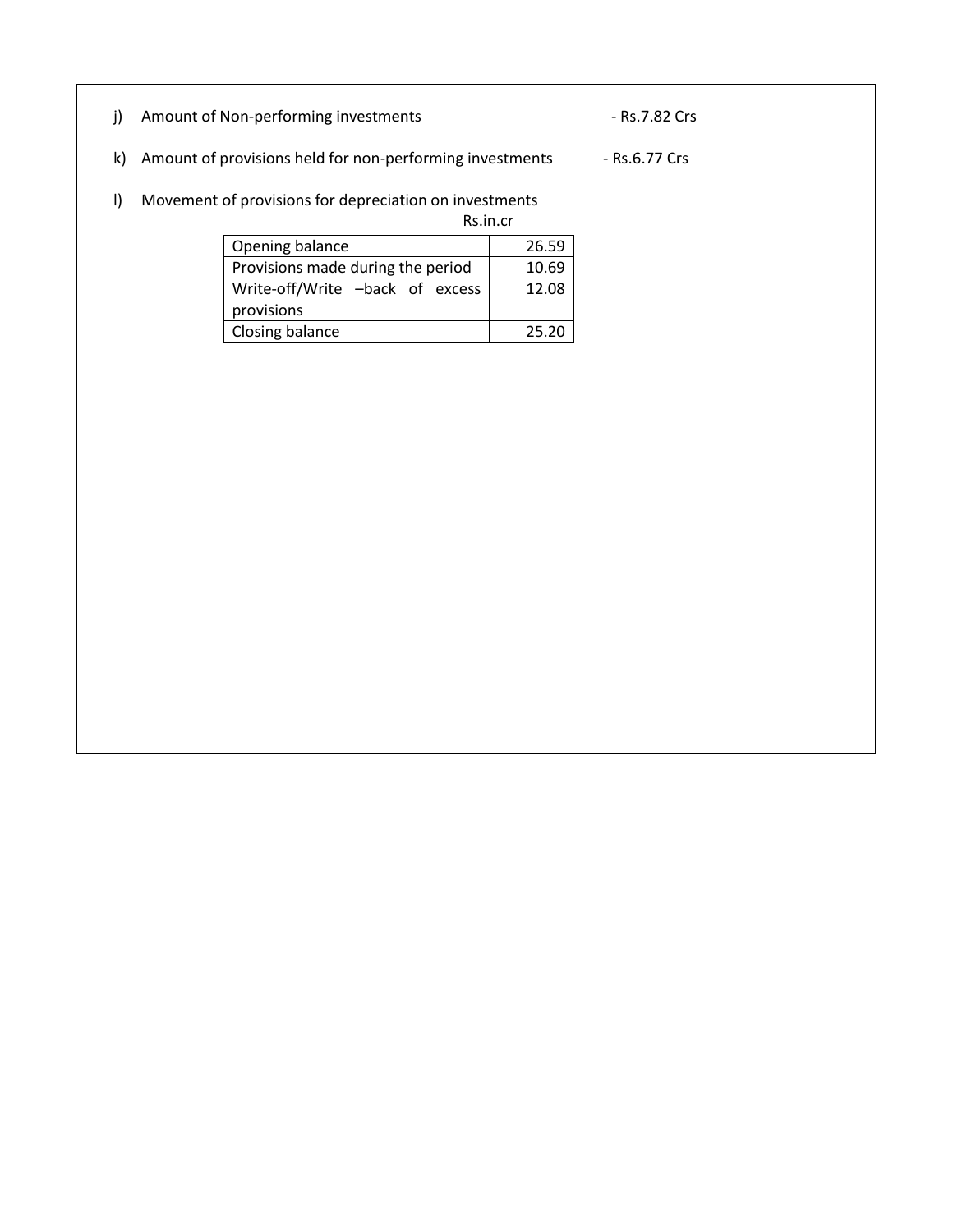### **Credit Risk: Disclosures for portfolios subject to the standardized approach**

### **Qualitative Disclosures**

a) For portfolios under the standardized approach:

1.The Board has approved four Rating Agencies identified by Reserve Bank of India namely (i) CRISIL (ii) ICRA (iii) CARE (iv) FITCH to facilitate the borrower customers to solicit the ratings for all types of exposures i.e fund based, non-fund based, short and long term.

2. No agency has been added/deleted by the bank during the year.

#### **Quantitative Disclosures**

a) For exposure amounts after risk mitigation subject to the standardized approach, amount of a bank's outstanding (rated and unrated) in the following three major risk buckets as well as those that are deducted:

| <b>Particulars</b>                                                                                | <b>Below 100% Risk</b> |         | 100% Risk Weight |                   |           | More than 100%     | <b>Grand Total</b> |            |
|---------------------------------------------------------------------------------------------------|------------------------|---------|------------------|-------------------|-----------|--------------------|--------------------|------------|
|                                                                                                   | Weight                 |         |                  |                   |           | <b>Risk Weight</b> |                    |            |
|                                                                                                   | $RV**$                 | RWA**   | <b>BV</b>        | <b>RWA</b>        | <b>BV</b> | <b>RWA</b>         | <b>BV</b>          | <b>RWA</b> |
|                                                                                                   |                        |         |                  | <b>Fund Based</b> |           |                    |                    |            |
| Loans &                                                                                           |                        |         |                  |                   |           |                    |                    |            |
| Advances                                                                                          | 2702.56                | 1569.86 | 3067.54          | 3067.54           | 571.01    | 794.42             | 6341.11            | 5431.82    |
| <b>Investments</b>                                                                                | 2314.97                | 0.00    | 0.20             | 0.20              | 0.00      | 0.00               | 2315.17            | 0.20       |
| Other                                                                                             |                        |         |                  |                   |           |                    |                    |            |
| Assets*                                                                                           | 1356.89                | 21.66   | 331.02           | 331.02            | 0.00      | 0.00               | 1687.91            | 352.68     |
| Loans &                                                                                           |                        |         |                  |                   |           |                    |                    |            |
| Advances                                                                                          |                        |         |                  |                   |           |                    |                    |            |
| Deducted                                                                                          | 1266.63                | 0.00    | 575.81           | 0.00              | 4.12      | 0.00               | 1846.56            | 0.00       |
| <b>Total Fund</b>                                                                                 |                        |         |                  |                   |           |                    |                    |            |
| <b>Based</b>                                                                                      | 7641.05                | 1591.52 | 3974.57          | 3398.76           | 575.13    | 794.42             | 12190.75           | 5784.70    |
| Non Fund                                                                                          |                        |         |                  |                   |           |                    |                    |            |
| Based inc.                                                                                        |                        |         |                  |                   |           |                    |                    |            |
| Contingent                                                                                        |                        |         |                  |                   |           |                    |                    |            |
| credit                                                                                            | 211.03                 | 153.56  | 548.55           | 548.55            | 30.81     | 40.17              | 790.39             | 742.28     |
|                                                                                                   |                        |         |                  |                   |           |                    |                    |            |
| <b>Total Credit</b>                                                                               |                        |         |                  |                   |           |                    |                    |            |
| <b>Risk</b>                                                                                       |                        |         |                  |                   |           |                    |                    |            |
| <b>Exposures</b>                                                                                  | 7852.08                | 1745.08 | 4523.12          | 3947.31           | 605.94    | 834.59             | 12981.14           | 6526.98    |
| * other assets includes cash, balance with rbi, balance with other banks, fixed assets and others |                        |         |                  |                   |           |                    |                    |            |
| ** BV: Book Value; RWA: Risk Weighted Assets                                                      |                        |         |                  |                   |           |                    |                    |            |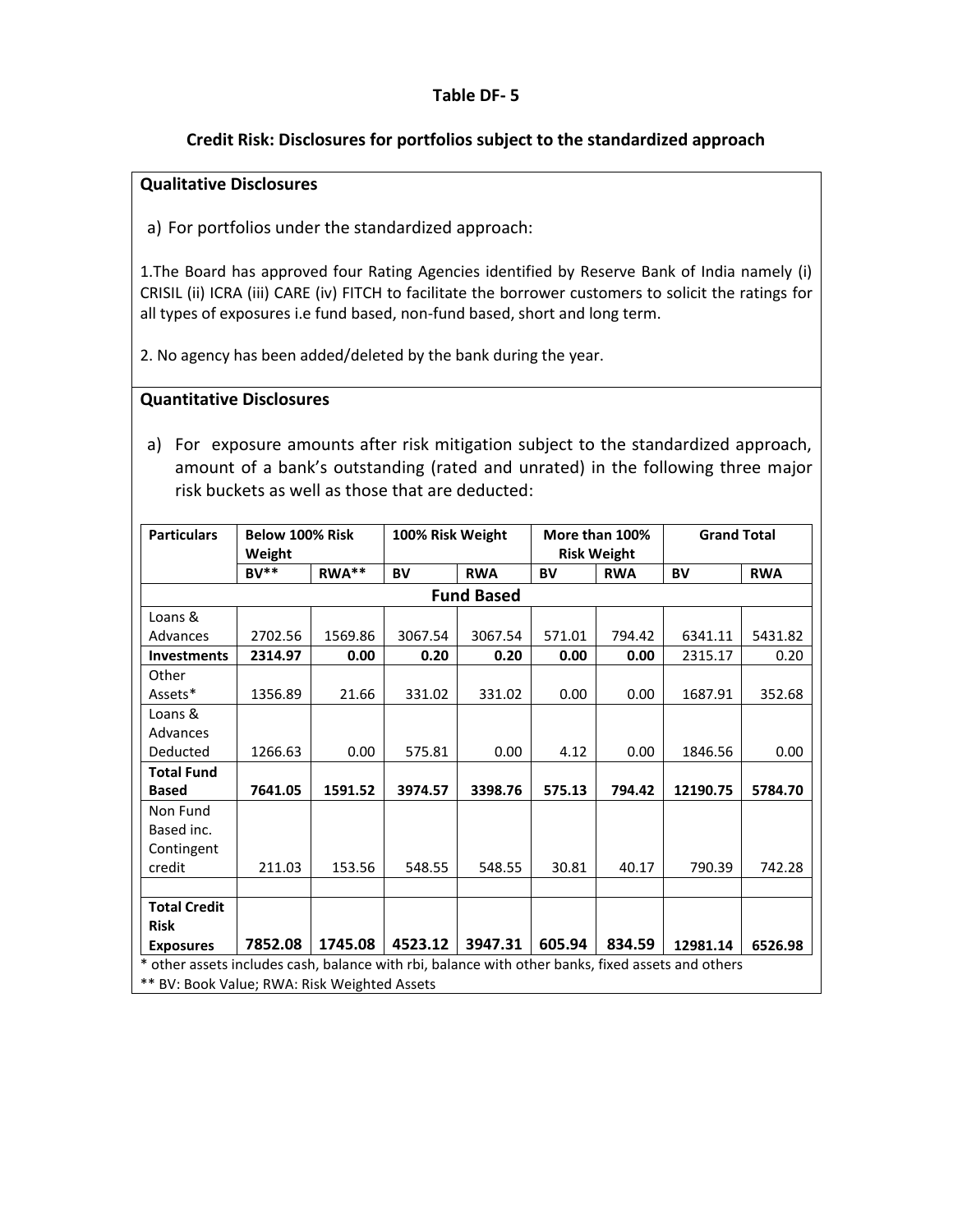# **Table DF- 6 Credit Risk Mitigation: Disclosures for Standardized Approach**

## **Qualitative Disclosures**

## (a)

The Bank has put in place Credit Risk Mitigation & Collateral Management Policy with the primary objective of (i) Mitigation of credit risks and enhancing awareness on identification of appropriate collateral taking into account the spirit of Basel II / RBI guidelines and (ii) Optimizing the benefit of credit risk mitigation in computation of capital charge as per approaches laid down in Basel II / RBI guidelines.

The Bank generally relies on Risk Mitigation techniques like Loan Participation, Ceiling on exposures, Escrow mechanism, forward cover, higher margins, loan covenants, collateral and insurance cover.

Valuation methodologies are detailed in the Credit Risk Management Policy.

Bank accepts guarantees from individuals with considerable networth and the corporates. Only guarantees issued by entities with a lower risk weight than the counterparty shall be accepted to get the protection for the counter party exposure.

Concentration risk in credit risk mitigation - All types of securities eligible for mitigation are easily realizable financial securities. As such, presently no limit / ceiling have been prescribed to address the concentration risk in credit risk mitigants recognized by the Bank.

# **Quantitative Disclosures**

b) For each separately disclosed credit risk portfolio the total exposure (after, where applicable, on- or off balance sheet netting) that is covered by eligible financial collateral after the application of haircuts.

| <b>Collateral Type</b>  | <b>Exposure</b> | <b>Financial</b>  | <b>Net</b>      |
|-------------------------|-----------------|-------------------|-----------------|
|                         |                 | <b>Collateral</b> | <b>Exposure</b> |
|                         |                 | Amount            |                 |
| Deposits                | 1058.61         | 1058.61           | 1058.61         |
| Gold                    | 1141.91         | 970.62            | 970.62          |
| <b>Securities</b>       |                 |                   |                 |
| KVP / NSC               |                 |                   |                 |
| Life Insurance Policies |                 |                   |                 |
| <b>Debt Securities</b>  |                 |                   |                 |
| <b>Mutual Funds</b>     |                 |                   |                 |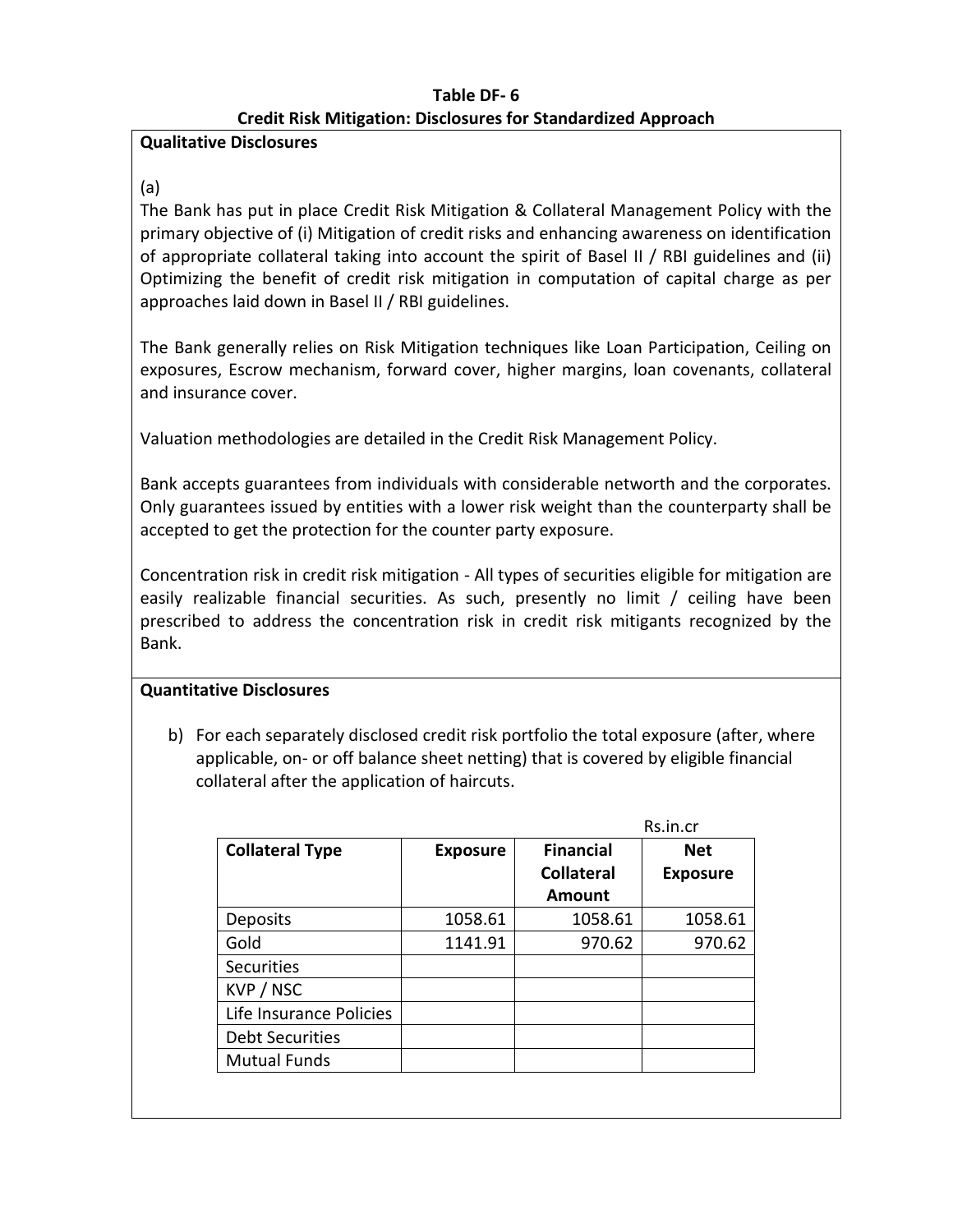c) For each separately disclosed portfolio the total exposure (after where applicable, on- or off balance sheet netting) that is covered by guarantees/credit derivatives (Whenever specifically permitted by RBI). **- NIL**

#### **Table DF- 7**

### **Securitisation Exposures: Disclosures for Standardized Approach**

| <b>Qualitative Disclosures</b>  |                                                          |
|---------------------------------|----------------------------------------------------------|
|                                 | The Bank has not undertaken any securitization activity. |
| <b>Quantitative Disclosures</b> |                                                          |
|                                 |                                                          |
| <b>NIL</b>                      |                                                          |

### **Table DF- 8**

#### **Market risk in Trading Book**

#### **Qualitative Disclosures**

a) Market Risk in trading book is assessed as per the Standardized duration method. The capital charge for HFT and AFS is computed as per Reserve Bank of India prudential guidelines.

#### **Quantitative Disclosures**

b) The capital requirements for:

- Interest rate risk Rs.28.46 Cr
- Equity position risk; and Rs. 8.28 Cr
- Foreign exchange risk; Rs. 1.70 Cr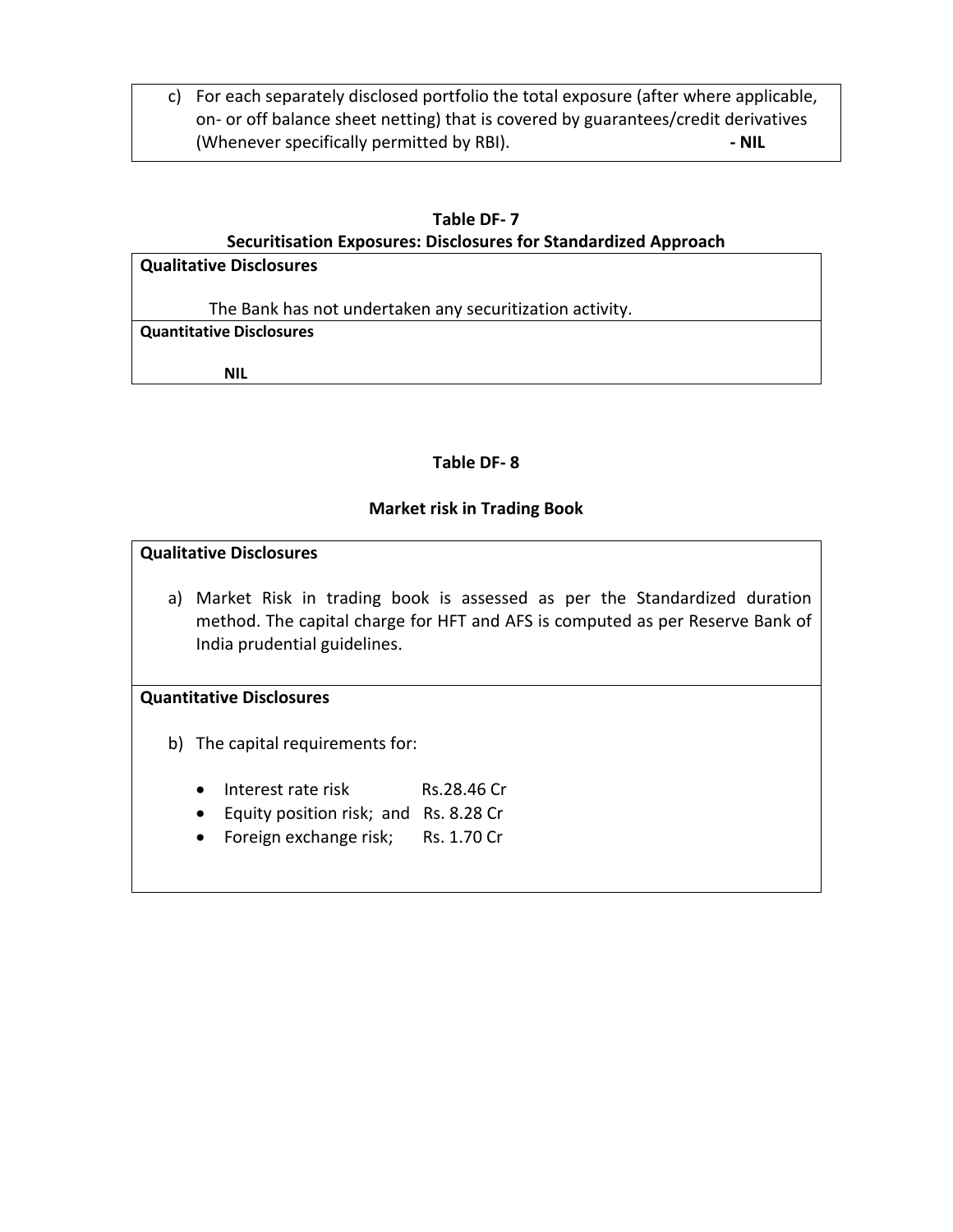### **Operational Risk**

### **Qualitative Disclosures**

The Bank has put in place important policies like Operational Risk Management, Information System Security, Know your Customer (KYC) and Anti Money Laundering (AML), Business Continuity and Disaster Recovery Management. The updated manuals on all important functional areas have been circulated to the branches. Risk Based Internal Audit is introduced in 200 branches in our Bank.

The Operational Risk Management Policy outlines the Organisation structure and covers the process of identification, assessment / measurement and control of various operational risks. Internal control mechanism is in place to control and minimize the operational risks.

Capital charge for operational risk is computed as per the Basic Indicator Approach. The average of the gross income, as defined in the New Capital Adequacy Framework guidelines, for the previous 3 years i.e 2009-10, 2008-09, 2007-08 is considered for computing the capital charge. The required capital is **Rs. 39.05 Cr**.